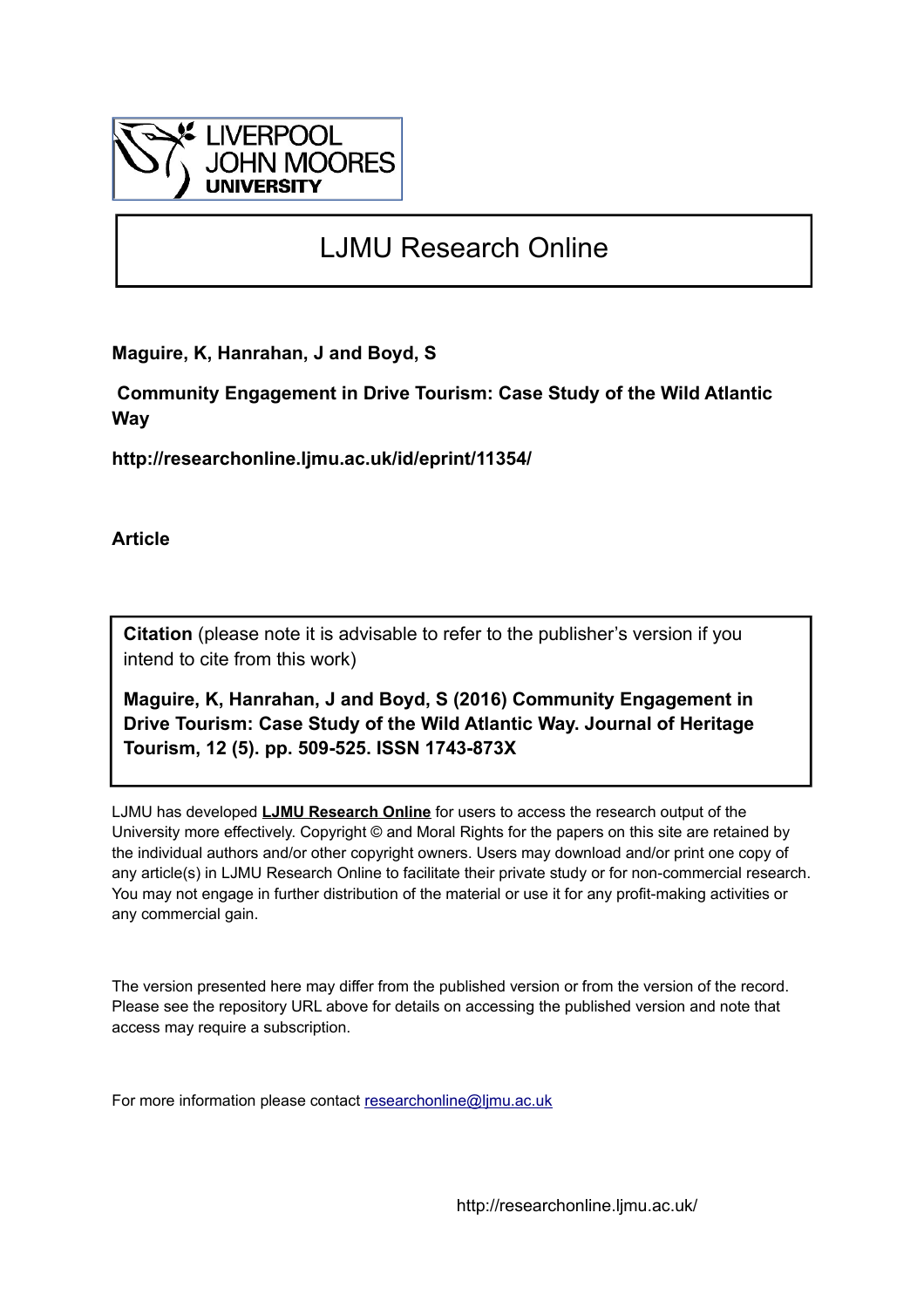# **Community Engagement in Drive Tourism in Ireland**

#### **Kelly Maguire, James Hanrahan, Stephen Boyd**

ABSTRACT *This paper presents research which investigates community engagement with the Wild Atlantic Way (WAW) drive tourism product. This drive tourism product is Ireland's first long distance drive touring route stretching along the Atlantic coast for 2500km on the western coastline from Donegal to West Cork. Qualitative interviews were employed with a representative sample of community members along the WAW. The results presented in this paper provide a deeper insight into community engagement with drive tourism on the WAW. The research revealed a high level of approval for the project but a low level of communityintegrated involvement with the WAW. The research also identified community perspectives in relation to drive tourism in Ireland. Finally this paper concludes that while there are low levels of community engagement with the drive tourism product, there is a significant level of community support for the development of this drive tourism product in Ireland.*

*Keywords: Community, Community Engagement, Drive Tourism, Ireland, Wild Atlantic Way (WAW)*

#### **Introduction**

Community engagement in tourism has been well documented (Kayrooz, Sanders & Ritchie, 2005; Shilling, 2007; Chanchani, Roy & Narayan, 2009; Honey, 2009; Stone, 2012; Waligo, Clarke & Hawkins, 2013; Presenza, Del Chiappa & Sheehan, 2013; Philips & Roberts, 2013). However, community engagement in drive tourism in Ireland has not received much attention in tourism academia and is an area in need of further investigation. International best practice has highlighted a wide variety and degree of community participation; engagement and consultation with drive tourism. Following this, the success of drive tourism depends on the level of community engagement in tourism developments (Carson et al, 2002; Issac & Van der Sterran, 2004; ITIC, 2011; WTTC, Timothy & Boyd, 2015) as communities have been identified as vital to a tourist's experience (DTTS, 2013; Fáilte Ireland, 2014). However securing community support and engagement for tourism developments can be a difficult task. Furthermore a community engagement process requires management, in some cases by Local Authorities or state agencies (DECLG, 2014). This therefore outlines the importance of community engagement in developing drive tourism.

In Ireland, large-scale drive tourism routes are a relatively new concept, and will require careful planning and management. Considering the Wild Atlantic Way (WAW) incorporates hundreds of coastal communities along the route, sustainable planning and management is essential to maximize the benefits of tourism to the local communities while minimising negative impacts of tourism. Importantly, planning responsibly for tourism is imperative for tourism to deliver positive social, economic and environmental outcomes (Dredge & Jenkins, 2007). Therefore in order to maintain this product and to grow its potential, the local community along the WAW could play a significant role. As a result, community engagement cannot be underestimated and is central to any planning developments for drive tourism.

If communities are more involved in the decision making process of tourism planning and management, their livelihoods can be affected directly in a positive way (Aung, 2013). Consequently in order to maintain tourism sustainability, a collective policy making process between Local Authorities, government agencies, businesses and most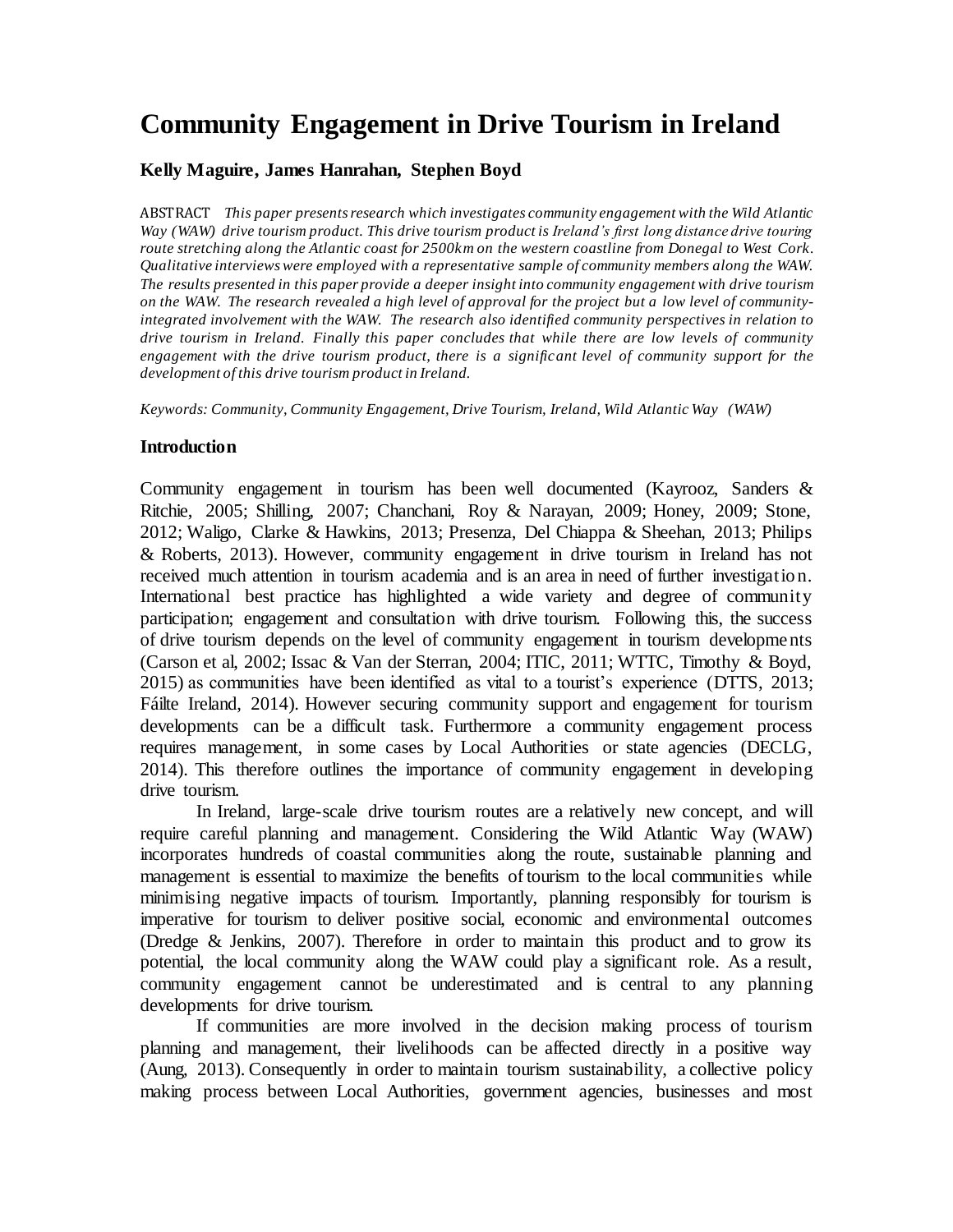importantly, host communities is needed to plan and regulate tourism development (Vernon, Essex, Pinder & Curry, 2005; UNEP, 2005; Dredge, Macbeth, Carson, Beaumont, Northcote, & Richards, 2006; Muhanna 2006; Department of the environment, community and local government, 2012). Hence, community engagement needs to be an integral part of a strategy for holistic tourism promotion from local to national levels. As such community engagement for any tourism initiative is a necessity for its long-term success. This Irish study has identified community engagement in the WAW drive tourism product. More significantly, this paper will provide a deeper insight into who defines the community along the WAW and the current state of host community involvement in drive tourism in Ireland. Finally this paper reaches a conclusion that highlights that while the level of community awareness of the WAW is high, the overall level of community engagement is low, yet communities support the development and roll out of the WAW drive tourism product in Ireland.

## **Defining communities along the WAW**

A crucial step in developing community engagement in drive tourism on the WAW is defining the composite make up of communities situated along the WAW. Theory has illustrated that a community is the linkages of individuals brought together by the sharing of a range of factors (Geiser, Horwitz, & Gerstein, 2012). These factors can include a community as place, interest and governance (McCabe, Kease, & Brown, 2006). Considerably there have been numerous attempts to define what exactly a community is. Jamel  $\&$  Getz (1995) state the term community refers to a body of people living in the same locality. However others (Porteos, 1989; Joppe, 1996; Sproule & Suhandi, 1998; Delante, 2003; Leonard & Barry, 2010; Green, 2014) have argued that the term cannot solely be defined in geographic terms. Arguably Delante (2003) states that a community is essentially a communication community based on new kinds of belonging, no longer bound by place, who are able to belong to multiple communities based on religion, nationalism, ethnicity, lifestyle and gender. This contemporary definition of community best illustrates the various community population placed along the WAW. Likewise each community has unique characteristics, its population and socio economic profile, its history and culture, its level of autonomy or dependence, its level of organisation and its isolation (Hashagan, 2002). This study therefore determined the complexity of the community stakeholders incorporated into the WAW drive tourism product. Table 1 (below) provides a composite makeup of communities directly along the WAW.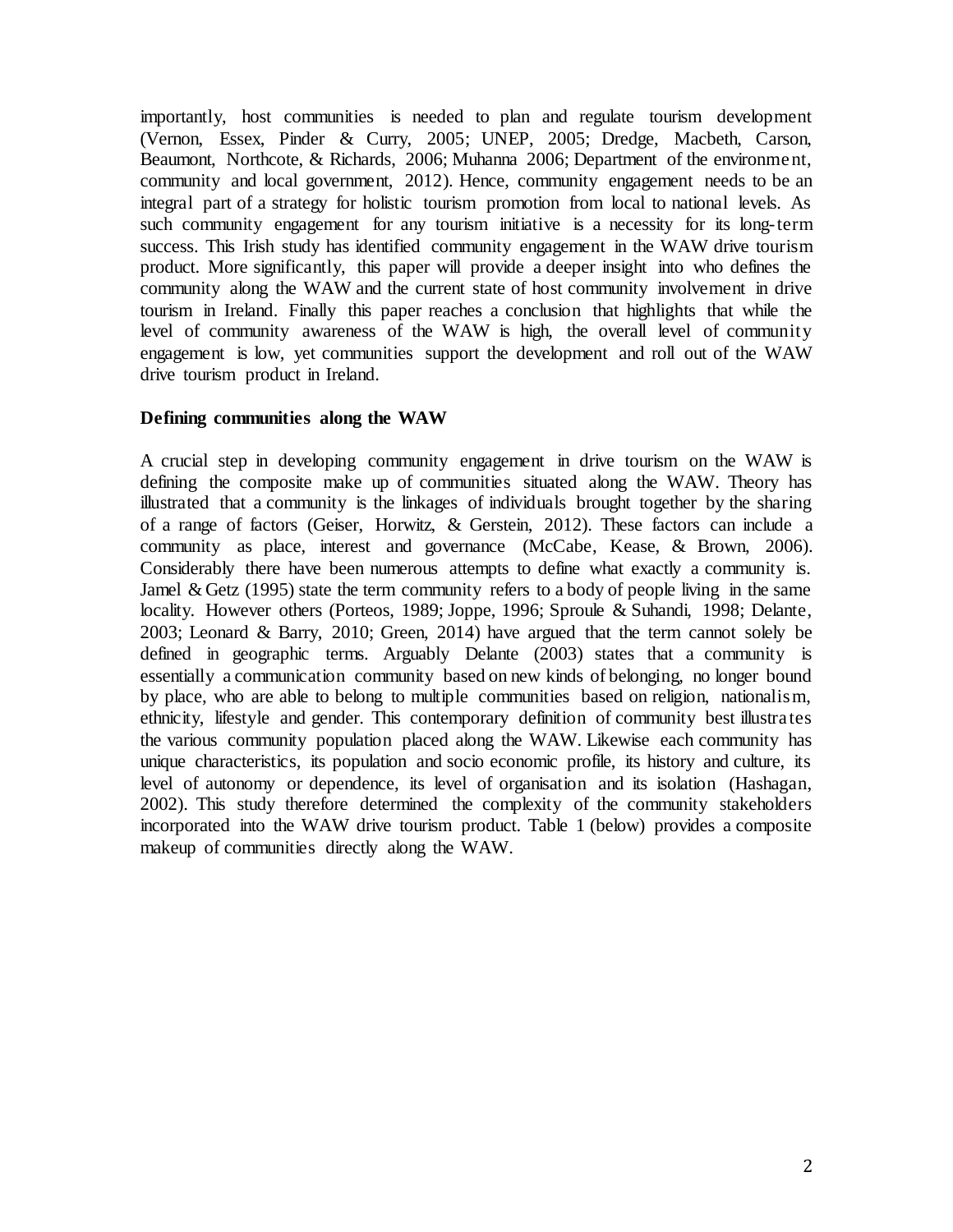| <b>People and Place</b>                                        |                             | <b>Community Voluntary Groups</b>      |                                 |  |
|----------------------------------------------------------------|-----------------------------|----------------------------------------|---------------------------------|--|
| Rural and Urban Coastal Communities                            |                             | Chamber of Commerce                    | A wide range of clubs           |  |
| 2500 Kilometres of coast with diverse range of Flora and Fauna |                             | Tourism committees                     | <b>Fishing clubs</b>            |  |
| 3<br>Provinces                                                 |                             | Rotary Clubs                           | Sailing clubs                   |  |
| 8<br>Counties                                                  |                             | Tidy Towns                             | Hill walking clubs              |  |
| 5<br>Gaeltacht regions                                         |                             | <b>Tourism Towns</b>                   | Caving clubs                    |  |
| 53<br><b>Blue flag Beaches</b>                                 |                             | Comhaltas Ceoltóirí Éireann            | Dive clubs                      |  |
| National Parks and Forest Parks<br>7                           |                             | Foroige                                | Surfing clubs                   |  |
| 39<br>Churches Abbeys and Monasteries                          |                             | Garda Reserve                          | Horse riding clubs              |  |
| Islands                                                        |                             | <b>RNLI</b>                            | Gardening clubs                 |  |
| <b>Tourist Arrivals</b>                                        |                             | Mountain rescue                        | Walking/running clubs           |  |
| 266,000 North West*                                            |                             | GAA clubs                              | Scouts/girl guides              |  |
| 815,000 West*                                                  |                             | <b>ICA</b>                             | Sea scouts                      |  |
| 499,000<br>Shannon*                                            |                             | Young at heart                         | Adventure clubs                 |  |
| 1,101,000 South West*                                          |                             | Bird watch Ireland                     | Cycling clubs                   |  |
| <b>Business</b>                                                |                             | <b>State Agencies and NGO's</b>        |                                 |  |
| 240 Hotels                                                     | Restaurants & Café's        | 8 Local Authorities                    | Department of Transport Tourism |  |
| 102 Guest houses                                               | Petrolstations              | 4 Fáilte Ireland Regional Offices      | & Sport                         |  |
| 113 Self-catering schemes                                      | Surf schools                | <b>Airports</b><br>5                   | Department of Environment       |  |
| 487 Listed self catering units                                 | Race courses                | 5<br>Train stations                    | Community & Local Government    |  |
| 638 B&B's                                                      | Equestrian centres          | 17 Ferries                             | Office of Public Works          |  |
| Historic houses<br>10                                          | Adventure centres           | 35 Local Bus services                  | National Parks & Wildlife       |  |
| 212 Museums and Attractions                                    | Car hire companies          | National Roads Authority               | Irish hotels federation         |  |
| 7<br>Pubs with accommodation                                   | Pharmacies                  | An Garda Síochána                      | Institute of Technologies       |  |
| Restaurants with accommodation<br>6                            | Financial institutions      | Iarnród Éireann                        | Universities                    |  |
| Activity holiday accommodation<br>6                            | Retail outlets              | <b>Bus Eireann</b>                     | Solas                           |  |
| 42 Caravan and camping                                         | Festival & Events companies | An Taisce                              | Keep Ireland Open               |  |
| Bicycle rentals<br>43                                          | Post offices                | Leader                                 | Community tourism organisations |  |
| University accommodation<br>3                                  | Public houses               | Western Development Commission         | (Inishowen Ecotourism Network,  |  |
| Historic houses and castles<br>50                              | GP's                        | Leave no Trace                         | Burren connect. Loop Head       |  |
| Gardens<br>37                                                  | Tourism organisation        | Emergency services                     | tourism, Westport tourism, Team |  |
| <b>Golf Clubs</b><br>48                                        | Tour operators              | Health Service Executive               | Sligo, Bera tourism and         |  |
| Visitor farms<br>9                                             | <b>Travel Agents</b>        | <b>Environmental Protection Agency</b> | development Association, etc)   |  |
| 55 Art Gallery's                                               | Telecommunication providers | Coillte                                |                                 |  |

| <b>Table 1.</b> Composite make up of the community directly along the WAW |  |  |
|---------------------------------------------------------------------------|--|--|
|                                                                           |  |  |

\* (based on Fáilte Ireland figures for holidaymakers in 2012)

The complex community makeup identified above (Table I), is made up of a range of different stakeholders including local residents, business providers, community voluntary groups and state agencies. Crucially an understanding of the term "community" is imperative for the success of any community engagement initiative (McCabe et al, 2006). In fact, Hashagan (2002) suggests that community planning needs to acknowledge the diversity if it is to be effective. With this in mind, it is important to reflect on the fact communities could hold a key to the success and development of the WAW drive touring route.

Additionally the relationship between local residents and the wider community are affected indefinitely by tourism development (Jurowki et al, 1997; Kim Uysal & Sirgy, 2013). However it is important to note that only if the host communities are involved in tourism will it survive (Derrett, 2002). In order for this to happen tourism planning should take tourists and host communities into account on an equal basis (Liu & Wall, 2006). Therefore by correctly planning for tourism, a community will benefit greatly in terms of economy and development (Kreag, 2000; Boz, 2008). Nonetheless tourism planning without a comprehensive consultation process with communities is likely to reduce the effectiveness of the process (Buultiens et al. 2012). Sustainable planning possibly administered by Local Authorities may be an essential activity for the future development of community engagement (DECLG, 2013) with the Irish tourism product. In fact, Tuson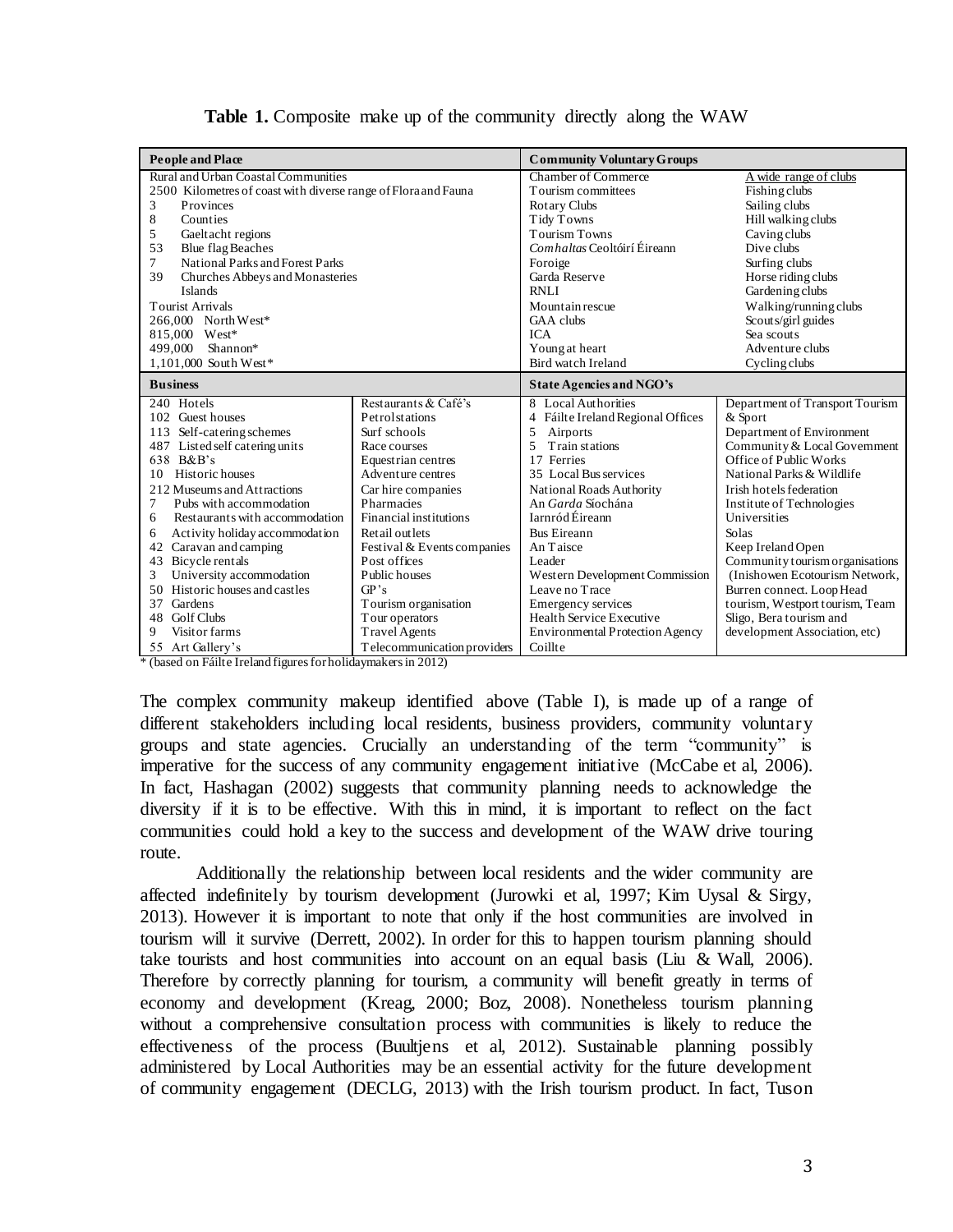and Timothy (2003) believe community engagement in the implementation of tourism plans and strategies is vital in achieving success for tourism products. This activity should center on the role in the empowerment of local communities to facilitate continued community support and involvement in drive tourism in Ireland. Despite this, developing drive tourism within destinations can be a difficult task that demands the participation of community members to develop and maintain drive tourism products such as the WAW.

#### **Developing Drive Tourism on the WAW**

Developing drive tourism on the WAW is unlikely without the support of the local community (TSC, 2012). Bearing this in mind, the sustainable development of drive tourism on the WAW is essential for each stakeholder along the coast since the aim of drive tourism products is to attract additional visitors to rural destinations and enhance revenues within communities and the local economy (DTTAS, 2013). Undoubtedly transport plays an important role in Tourism activity (Prideaux, 2000), being seen as an enabler of tourism (Faulkner & Poole, 1989). Additionally developing drive tourism incorporates more than the physical infrastructure of roads and signs. It encompasses the development of an entire drive tourism product made up of attractions, accommodation, services, infrastructure and people. More specifically the drive tourism product impacts multiple stakeholders and communities over the entire 2500 Kilometers of coast. This can represent certain challenges in relation to engaging communities in a meaningful way.

Subsequently there are a number of factors to consider for the success of drive tourism products in Ireland. These dominant factors can have a direct impact on the way drive tourism is developed within destinations. In particular, meeting community and consumer needs, a commitment to road quality, safety and maintenance, signage, roadside infrastructure, accommodation and facilities, biodiversity, visitor infrastructure, technology application and marketing and promotion (Queensland Government, 2014). The usefulness of such factors are crucial in the continual process of developing drive tourism along the WAW for the reasons that drive tourists should feel safe and comfortable while exploring the country (Carson, Waller & Scott, 2002). To a greater extent, as individuals take to the roads, they can assist enterprises, communities and regions in revitalizing their image, their products and services (Derrett, 2002). Therefore it would be beneficial if the host community were willing to engage in developing the WAW. Also, from a visitor host community perspective, it has been found that travelers are now seeking real experiences and local information as opposed to things on appearance seems "touristy" (Olsen, 2002). For this reason local communities are key to play delivering a tourist experience.

Similarly Taylor and Carson (2010) reported that drive tourists activity is an important source of improving rural destinations vitality and economic development. Alternatively, to encourage a greater level of participation among local communities in sustainable community based rural tourism, planning and decision making processes between all stakeholders in the community is detrimental. Murphy & Murphy (2004) state that the more the community is consulted and engaged, the more they will be inclined to accept and support tourism. In fact, collaboration efforts between trail organisations and community groups may be instrumental in correcting erroneous perceptions and smoothing negative resident attitudes about route development (Timothy & Boyd, 2015). However, if community engagement is not conducted in good faith by not fully engaging the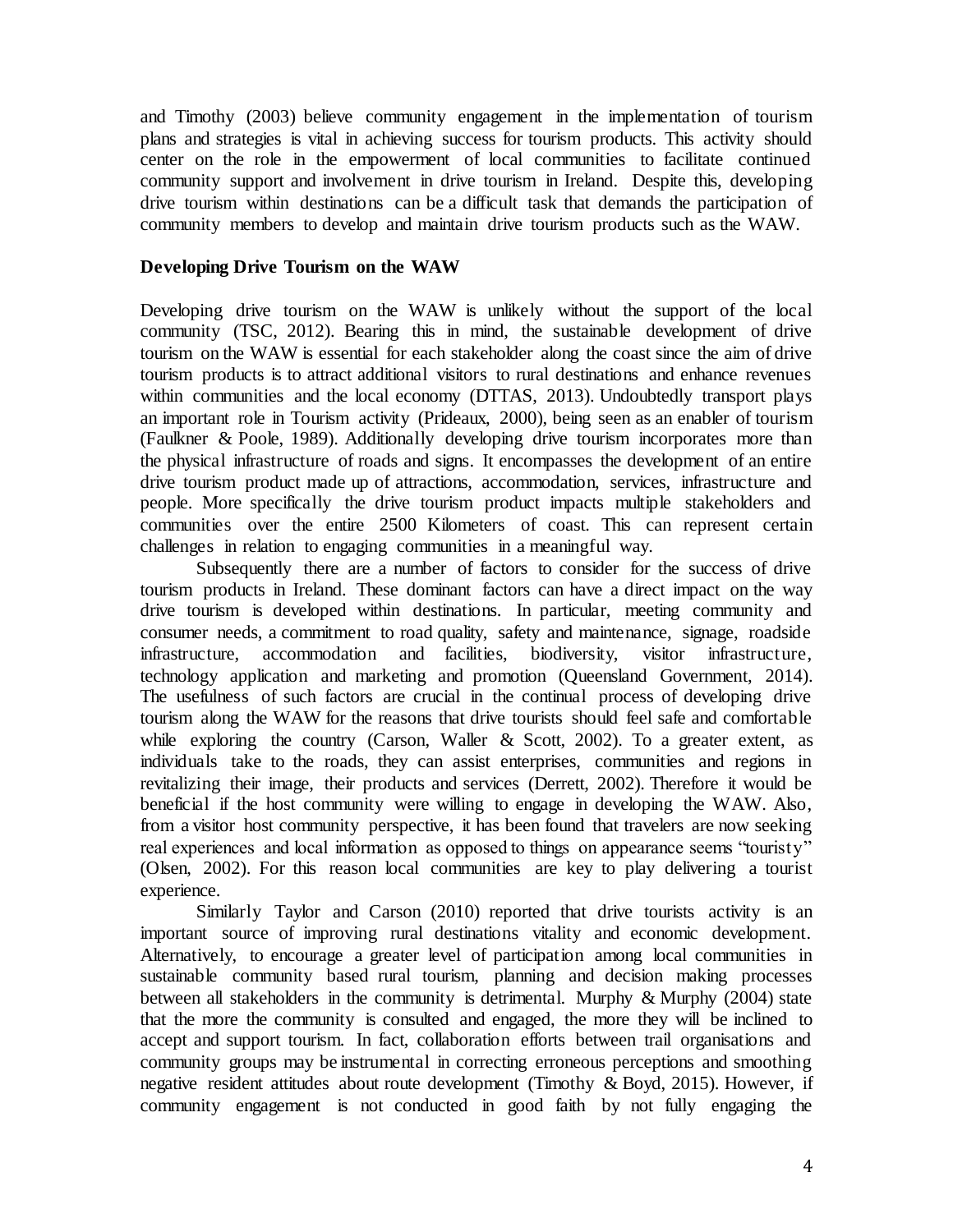community, it can be perceived as cynical and manipulative exercises (Planning NSW, 2003). In order for the potential of drive tourism to be realised, stakeholder partnership agreements between the state, private sector and community groups must be developed (Queensland Government, 2013). These partnerships can help formalise and deliver this large-scale tourism product. Partnerships and collaborations also have potential management mechanisms as it allows more widespread engagement over issues and concerns of different populations (Timothy and Boyd, 2015). However establishing if community members are willing or interested in engaging with the WAW is what was the aim of this study.

## **Methodological Approach**

This paper provides an assessment on the level of community engagement with drive tourism in Ireland. The study is the first baseline study of community engagement in relation to the WAW in Ireland. It makes a contribution to knowledge by providing a deeper insight into community engagement with Irelands first drive tourism product. This up to date assessment involved extensive primary and secondary data collection and investigation into community engagement with the WAW. The primary data within this paper is derived from a non-probability purposive sample of 517 community members situated and interviewed along the WAW. Each community member was interviewed face to face and asked a specific set of questions in relation to their involvement in the WAW. This particular approach allowed for a balanced viewpoint from all community members and therefore respondents were interviewed in towns, villages and in remote rural areas along the Wild Atlantic Way from Kinsale (Co. Cork) to Greencastle (Co. Donegal). Analysis has revealed a slight prominence of female community members (52%) who participated in the research. A snapshot of the sample is illustrated in Table 2 (below).

| Gender     | Age        | County       | <b>Work Status</b>                    |
|------------|------------|--------------|---------------------------------------|
| 48% Male   | 13% 18-29  | 15% Cork     | 33% employed in tourism               |
| 52% Female | 32% 30-49  | 16% Kerry    | 29% unemployed/retired                |
|            | 40% 50-64  | 1% Limerick  | 38% employed outside tourism industry |
|            | $15\%$ 65+ | 15% Clare    |                                       |
|            |            | 15% Galway   |                                       |
|            |            | 13% Mayo     |                                       |
|            |            | $11\%$ Sligo |                                       |
|            |            | 2% Leitrim   |                                       |
|            |            | 12% Donegal  |                                       |

**Table 2.** Sample of Community Members Profile

The intention of this study is to use the findings from assessing community engagement in the WAW to identify community member's perceptions of the WAW. Of the overall community members interviewed, 67% were purposely selected because they didn't work within the tourism or tourism related sector, this included unemployed and retired community members. This approach allowed for a balanced perspective of the tourism product from the wider community. The results from this sample provide a deeper understanding of community engagement in the WAW drive tourism product in Ireland.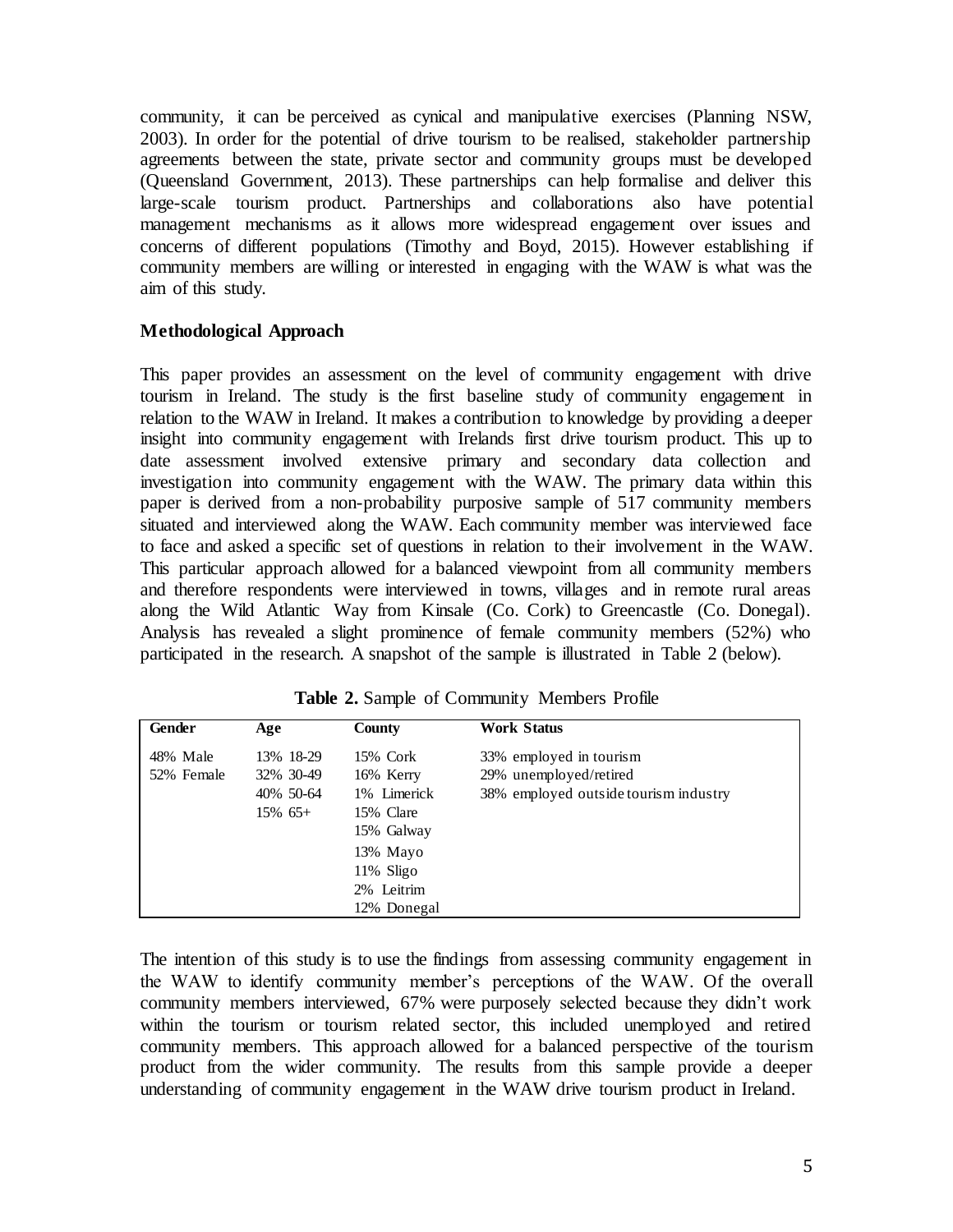#### **Results and Discussion**

This paper has reviewed existing theory in developing drive tourism, the complex makeup of stakeholders involved with drive tourism in Ireland and their importance in drive tourism. Much investigation focused on the initial level of community engagement for drive tourism in Ireland. Analysis was able to determine who the community perceived to be responsible for the development of the WAW and if they believed it was a positive tourism initiative in terms of communities being proud of the WAW. This research allowed a significant level of data to be gathered in order to provide a greater perspective on the familiarity of the WAW concept among its community. Results below illustrate familiarity of the WAW in relation to the sample. As can be seen from table 3 (below), the vast majority (98%) had some level of knowledge concerning its concept. It has been noted by Thakadu (1998) that some communities are more familiar with tourism related ventures when there are immediate potential benefits to be gained. Factually numerous benefits could be obtained from community stakeholder involvement with the WAW. These benefits could in turn determine the level of engagement in tourism.

|  |  | Table 3. Familiarity with the WAW |  |  |  |
|--|--|-----------------------------------|--|--|--|
|--|--|-----------------------------------|--|--|--|



The research therefore examined the level of community support and involvement for drive tourism. Community support for drive tourism is considered by most to be a key factor in the roll out and success of this tourism product (Lucchetti & Font, 2013). Therefore the researchers discussed this with respondents along the WAW. Community support and engagement is required because destinations need to ensure the local community supports the industry (Murphy  $\&$  Murphy, 2004). In fact, the development of sustainable tourism products is difficult without the support and participation of community members (Fallon & Kriwoken, 2003; Gursoy & Rutherford, 2004; Nicholas, Thapa & Ko, 2009). Table 4 provides an indication of the community member's level of support and involvement in the WAW.

**Table 4.** Community support and involvement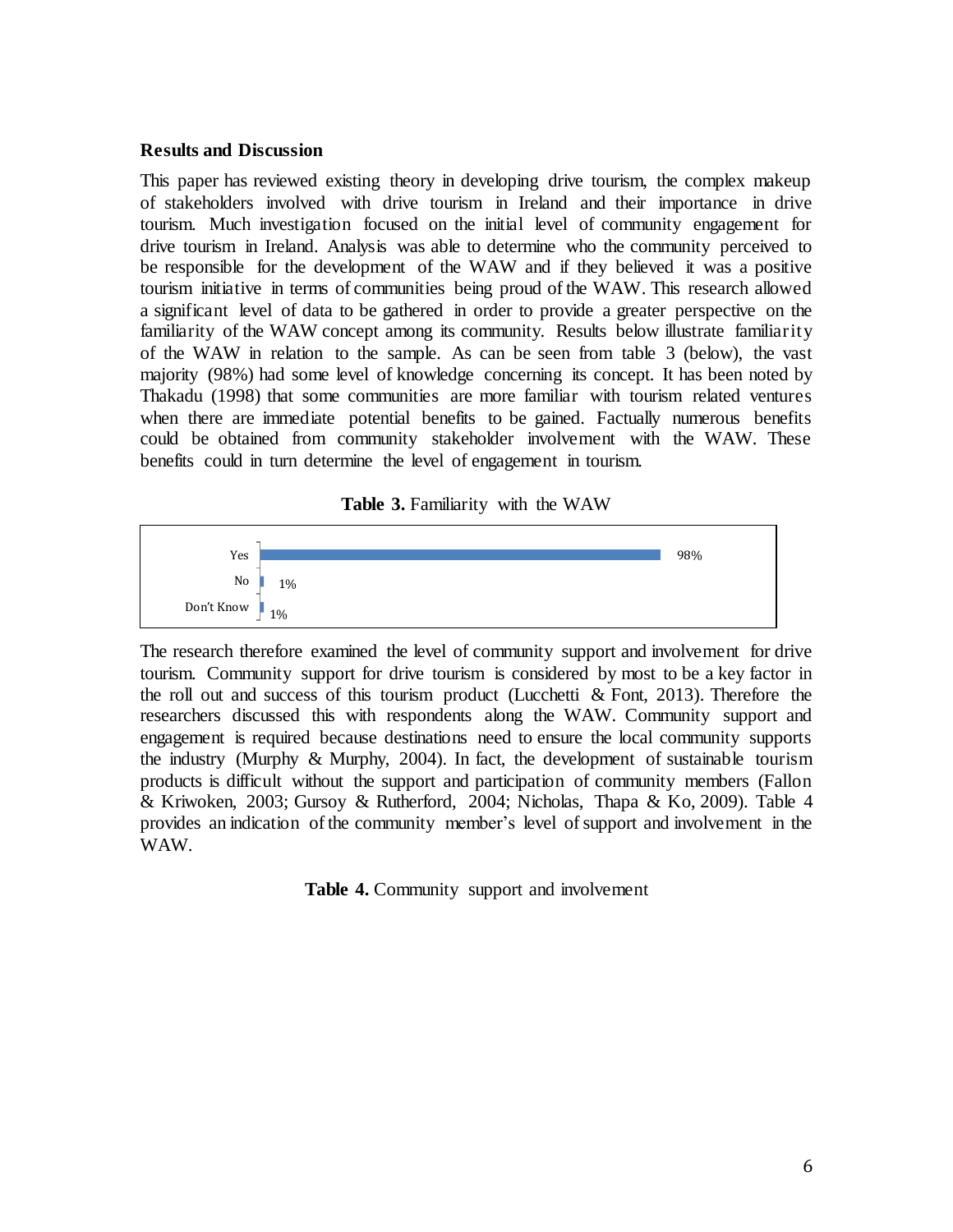

Interestingly 94% of respondents support the WAW. Further to this 72% are not involved in the WAW while 12% have no interest or involvement in the WAW. This would seem to suggest that the residents of communities often do not know where to begin when it comes to participation in tourism developments (Joppe, 1996). For this reason, a community participation approach to tourism development has been advocated as an attempt to integrate the interests of all community stakeholders including residents, as a critically important group in these developments (Murphy & Murphy, 2004). Additionally Planning for community engagement can play an intricate part in the development of tourism along the WAW. Consequently this should centre on the role in the empowerment of local communities to facilitate continued community support and stewardship of the tourism product.

Furthermore the attendance of community members at public meetings held in relation to the development of the WAW and the community's knowledge on where the WAW begins and finishes was assessed. Additional information regarding community involvement highlighted that the majority of community members interviewed had not attended any public meetings provided by Fáilte Ireland (94%) (See table 5). These meetings were public exhibitions and consultation sessions held by the tourism authority to inform community members on developments of the WAW. It is worth noting that these public meetings were rolled out at key locations along the west coast of Ireland. In relation to the awareness of where the WAW starting and finishing points were, 81% stated they were aware of where the WAW began and finished.

**Table 5.** Community awareness of the WAW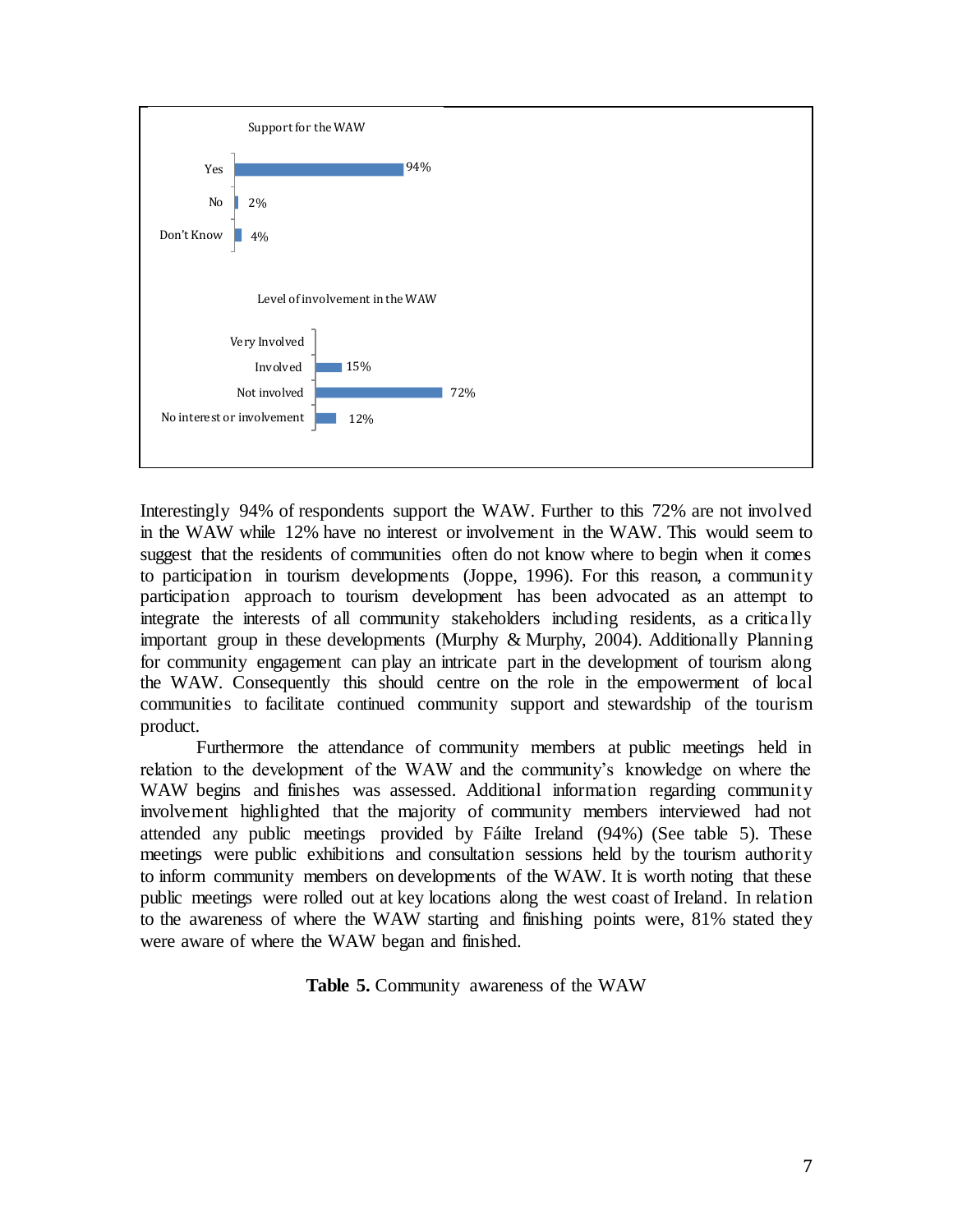

However, on further questioning of the 81% of respondents who were correct in answering Donegal to Cork, 91% did not specifically know where in these counties the WAW community based drive tourism initiative began and finished. It has been suggested that a lack of awareness may hinder the progression and success of development projects (Stylidis, Biran, Sit & Sivas, 2014). Yet, it is important to note that the most fundamental form of participation is awareness in local people (Thai APEC study centre, Ratanakomut, 2006). Therefore developing the host community's awareness of tourism involves a strategic focus on the overall and long-term operation of tourism as an industry within the local community (Australian Government, 2012). Thus a process of community engagement for the WAW is necessary for the sustainability of the tourism product.

Additionally the communities along the WAW were asked to identify whom they thought were the key stakeholders engaged with the WAW. Moreover it is necessary to note that tourism stakeholders include any individual or group involved, interested in or affected (positively or negatively) by tourism (Aas et al, 2005). Relevant stakeholder engagement in communities can contribute significantly to deliver and provide support for a sustainable tourism industry (DTTAS, 2013). The results show that communities perceive a wide variety of stakeholders to be engaged in the WAW. The top three stakeholders identified by community members with regard to stakeholder engagement were the state government at 39%, Bord Fáilte

**Table 6.** Community's perception of the key stakeholders engaged with WAW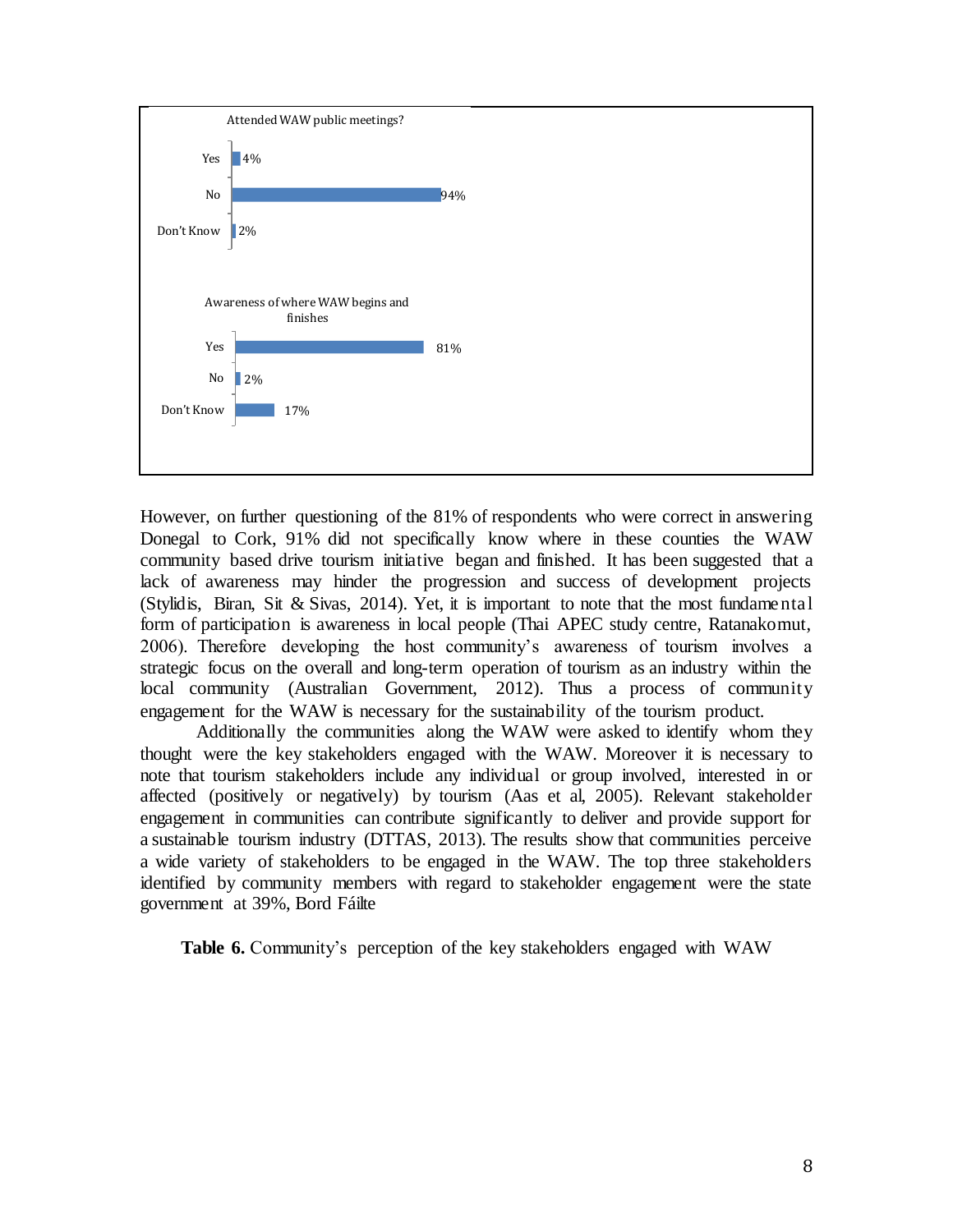

at 36% (Bord Fáilte were replaced by Fáilte Ireland in 2003) and County Councils 14%. It is important to note that no community member acknowledged the local community as a key stakeholder. Yet, the local community has been identified in numerous studies as a principle stakeholder in community based tourism developments (Dekadt, 1979; Aung, 2013; Dabphet, 2009; Presenza, Del Chiappa & Sheehan, 2013; Waligo, Clarke & Hawkins, 2013). Even still, the support of tourism stakeholders is essential for the development, successful operation and long term sustainability of tourism (Dabphet, 2013). Nonetheless community stakeholders can be used to create a tourist friendly destination therefore it is necessary that they are involved in the roll out and management of the drive tourism product.

Further research allowed for data to be gathered and analysed determining the specific levels of engagement among the local communities situated along the WAW drive touring route. Analysis here was concerned with identifying whether or not the community members are at all interested in being involved in the WAW, and if so, why and how they would like to be involved. Additionally the sample was asked whether or not there was anything that would incentivise them to get involved with the WAW.



## **Table 7.** Community interest in engaging with the WAW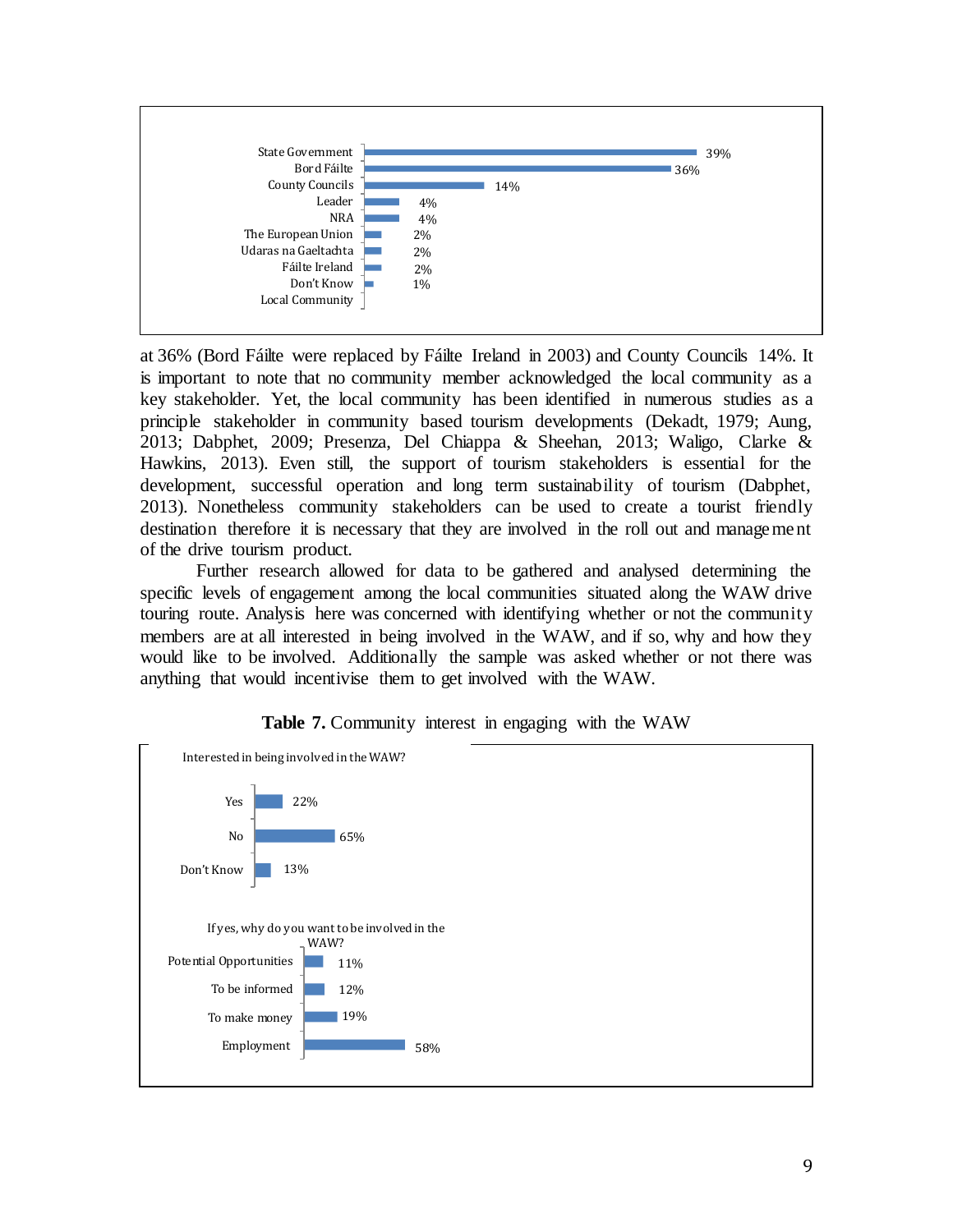

It is important to note that one of the core elements of tourism development is to encourage local community participation, as it is central to the sustainability of the tourism industry (Maganda, Sirima & Marwa Ezra, 2012). This study identified that over half the community members (65%) expressed no interest in being involved in the WAW. This is disappointing considering community involvement is regarded as a critical factor in the development of community based tourism (Jones, 2005; Lepp, 2007). Further research Illustrated that 38% stated that jobs or employment opportunities would incentivise them into becoming involved in the WAW. Of the members interested in being involved in the WAW, their reasons varied from employment at 58%, to make money at 19% and potential opportunities arising out of the WAW at 11%. It was revealed that 12% of the community involved in the WAW stated they are involved '*To be informed'*, in particular wanting to be updated on further developments within their area. Despite the complexity of planning processes for tourism, one feature acknowledged for successful destination management planning is a high level of community engagement (Robinson, 1999; Tuson & Timothy, 2000). In fact, community participation, involvement and a sense of ownership are essential elements in the sustainability, viability and success of Community Based Tourism (CBT) (Choi & Sirakaya, 2006; Simpson, 2008; Mitchell & Reid, 2001; Tosun, 2000). It has even been noted that local empowerment can expand community involvement in tourism developments (Okazaki, 2008). For this reason, community involvement in CBT, in particular drive tourism in the WAW should be a planning priority within communities on the west coast of Ireland. However in order for this to be achieved, it may have to be administered through government such as Local Authorities.

Similarly, the research also gathered information on whether or not community members think communities could play a key role in the management of the WAW as well as determining if communities are proud of the WAW. To begin managing tourism is a time consuming process which demands clear policies, ongoing dialogue with stakeholders and constant monitoring (Pederson, 2002). The importance of an effective organisational structure for tourism management and a need for controlled integrated planning cannot be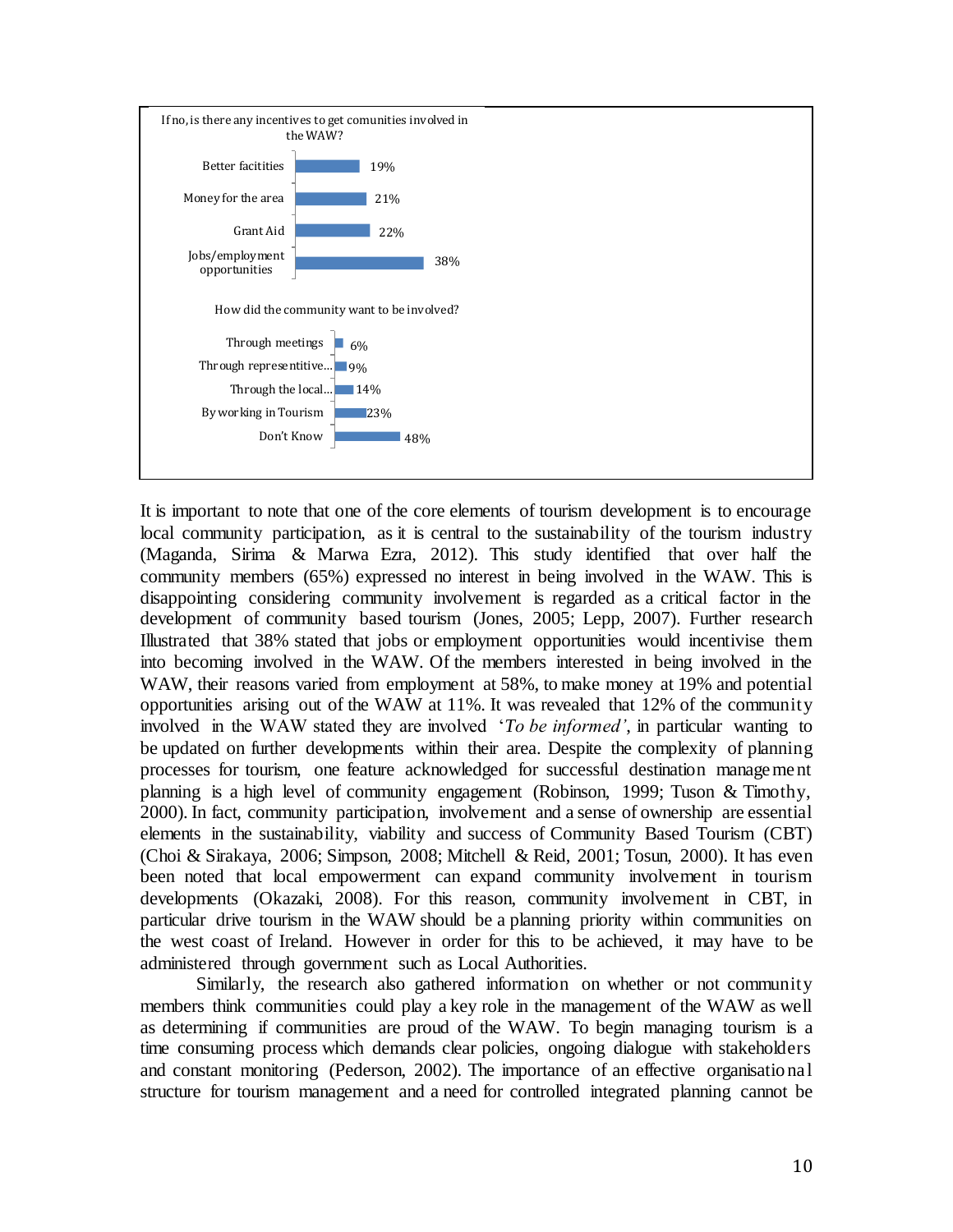underestimated (Inskeep, 1991). For this reason, collaboration of key stakeholders offers strong opportunities to manage tourism (Jamal & Gets, 1995). Therefore community participation in managing tourism is vital. However an understanding of local residents perceptions of or attitudes towards tourism is considered a vital ingredient of tourism planning and management (Sharpley, 2014). The results are shown below.



**Table 8.** Community's role in the management of WAW

The majority of interview candidates did not know if communities could play a key role in the management of the WAW (56%). A further 3% stated "no", communities could not play a key role in the management of the WAW while 41% stated "yes". Interestingly, it has been noted that an imperative element to manage routes and trails sustainably involves community members (Timothy  $\&$  Boyd, 2015). There were a wide variety of suggestions from respondents who stated communities could play a key role in the management of the WAW, with 27% stating that by working on the WAW could contribute to its management. However, it is important to note that communities were not considered a key stakeholder to be involved in the WAW from a community perspective. Twinning-Ward (2007) suggested that local control of tourism operations could contribute to the success of local capacity development of the tourism product. Further responses in relation to how communities could manage the WAW are illustrated above (table 8). Moreover collaboration from communities can provide an effective mechanism for community involvement in tourism planning and management (Jamal & Getz, 1995). The results here suggest that community members are unaware of the benefits to be obtained from their involvement.

Finally, when clarifying community perceptions of the WAW, respondents were asked if they thought communities were proud of the WAW. Tourism can provide numerous benefits to community residents. In fact, being involved in tourism has revealed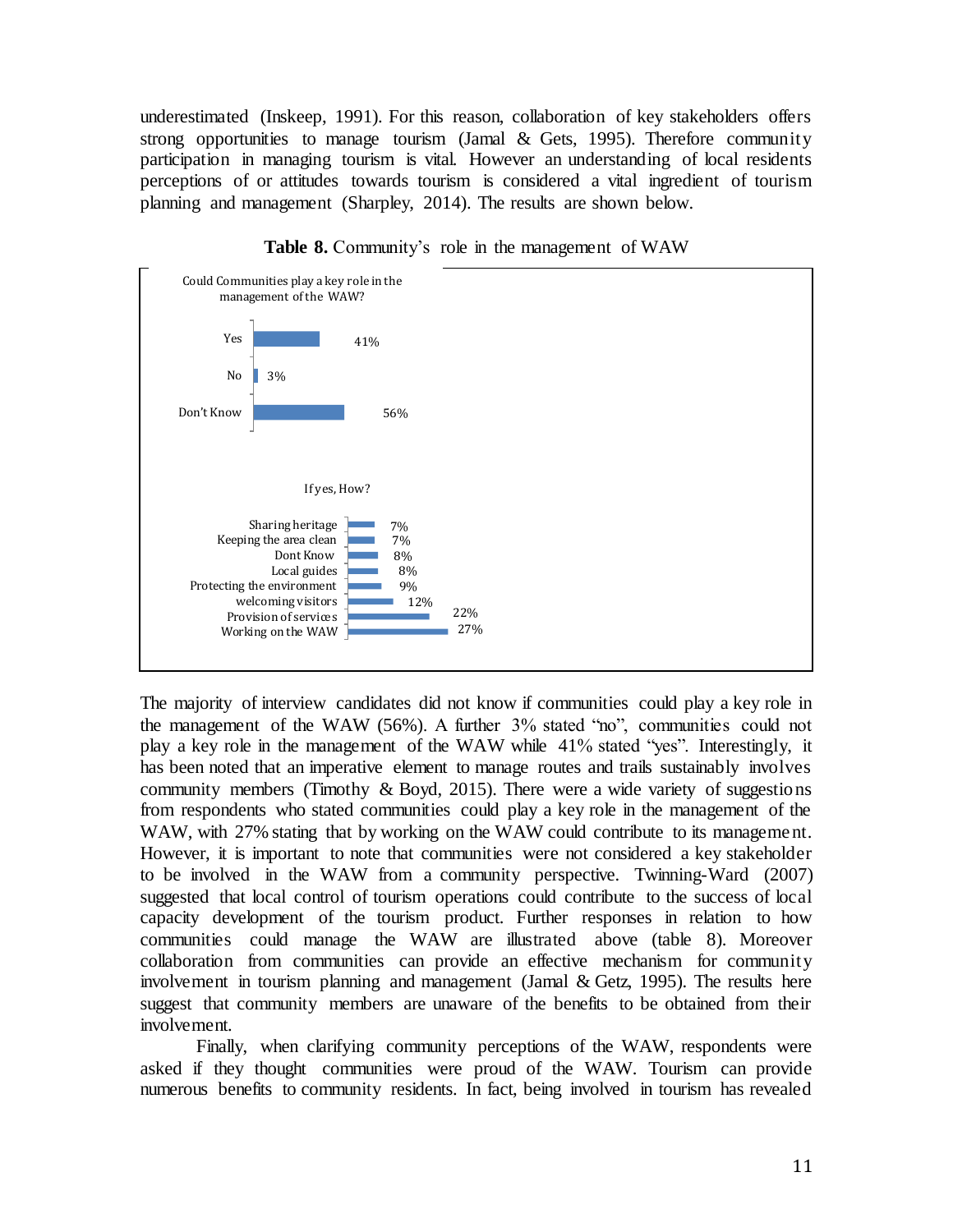that it contributes to enhancing community life in terms of community belonging and a sense of pride (Andereck, Valentine, Knopf & Voght, 2005). Additionally Haywood (1988) believes that healthy thriving communities are the touchstone for a successful industry.



**Table 9.** Are the Community proud of the WAW

A majority (82%) of respondents stated they were proud of the WAW while the minority (17%) didn't know if they were proud of the tourism initiative. In addition to this, the study aims to highlight any barriers the local communities along the WAW may consider in developing the WAW. These views are outlined below in table 10. From a community member's perspective, several barriers have been identified. These barriers may affect the practicality of applying tourism development. More specifically they may impact the development of drive tourism and the WAW in the future.





The most significant barriers suggested by the community related to issues such as a "Lack of funding" and a "lack of business support". Both of which if not properly addressed may lead to uncoordinated development and low levels of support for the WAW. Respondents who stated "lack of business support" (16%) explained that 'if businesses had more government support business providers might in turn employ more staff which in turn supports the WAW development'. The location and low tourist arrivals was a factor mentioned in many areas of the WAW with seasonality issues and the lack of infrastructure and facilities being a common theme emerging with this question. Interestingly weather was considered a barrier by the respondents, this may be related to the increased marine activates along the coast, which are dependent on weather conditions. Moreover a lack of expertise can be a barrier to participatory tourism development as well as a lack of awareness of tourism and language barriers which are factors that prohibit effective community tourism development (Jamal & Getz, 1995). More importantly, a key barrier identified to developing the WAW was a "lack of community involvement". However only 2% of respondents identified this as a barrier. Consequently, it has been noted that community development seeks to dismantle barriers to participation in tourism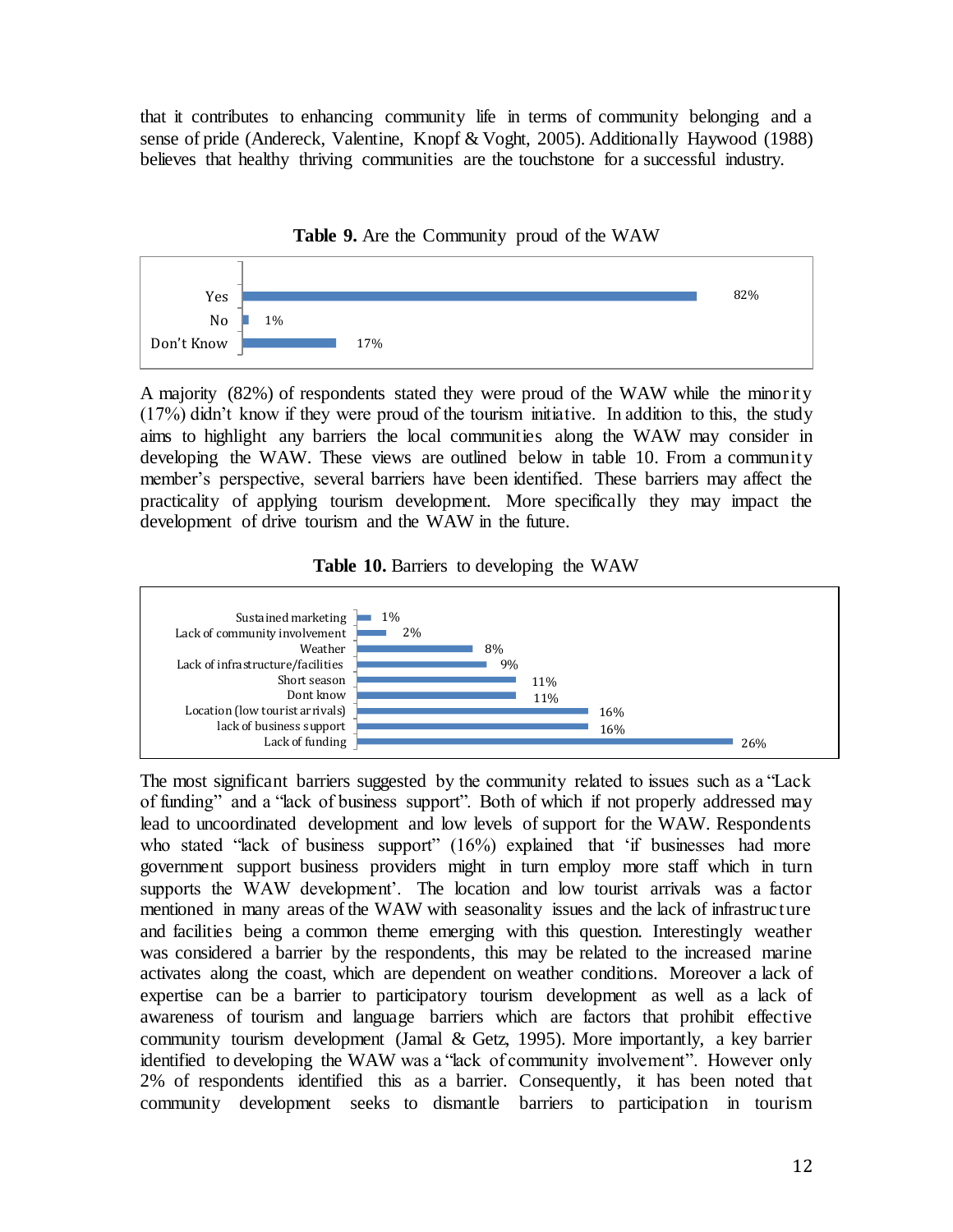(Blackstock, 2005). Moreover factors for success in developing iconic self-drive routes include most importantly, the involvement of communities along the way, an understanding of the drive tourist, as well as the development of attractions, effective interpretation, signage and infrastructure. Overall it seems that most community members are familiar with the WAW drive tourism product and proud of the initiative. However it is clear that the majority of the sampled members of the community have no major interest in being involved with the Wild Atlantic Way. However according to Heitmann (2010) with good management practices communities can actively participate and be involved in the process of developing and managing products and impacts on the physical environment can be kept to a minimum.

## **Conclusion**

This paper has reviewed literature on community engagement in drive tourism to highlight the overall level of community engagement with drive tourism in Ireland specifically for the WAW. Much investigation into this research topic focused on the importance of effective community engagement for drive tourism in Ireland, which cannot be underestimated. It has been highlighted that a diverse range of community groups are situated along the WAW touring route. Moreover literature has revealed that community engagement is essential in providing valuable tourist experiences. What this paper has found is that the level of engagement with drive tourism is notably low, however, the drive tourism product seems to be accepted by the community with a high level of pride illustrated by community members. Overall, the product seems to be working well to date. In fact other tourism stakeholders from communities excluded from the route have been seen to actively pursue inclusion to become part of the WAW drive tourism route.

Furthermore this study identified numerous gaps in research in relation to community engagement in drive tourism in Ireland as this area has received little attention. Consequently, looking forward as the WAW develops as a product it is worth noting that a lack of community engagement can hinder the development of drive tourism and sustaining the tourism product. Furthermore there may be no holistic understanding of drive tourism and the community may not realise the benefits of tourism to communities. Yet involving communities is vital in the planning and development of drive tourism to maintain the product and enable its success. In fact the integration of all stakeholders in the development process could safeguard the sustainable management of the tourism product (Heitmann, 2010). In addition to this, results illustrated community perceptions of whom they associated as key stakeholders involved with the WAW. Interestingly the local communities did not identified themselves as key stakeholders in developing the WAW. Moreover an examination of results revealed that a majority of community members expressed no interest in being involved with the WAW however as this product matures and tourist arrivals increase, this may change. However, at present, community support for the development of drive tourism on the WAW is high. This could possibly be administered through Local Authorities who have a legal obligation to consult with communities when developing county development plans (Planning and Development Act 2000). In conclusion, it seems community members along the WAW do not realise the importance of their involvement in drive tourism in Ireland, which supports the low level of community engagement with drive tourism. Yet in order to get communities involved in the WAW, perhaps awareness of the perceived benefits of the tourism product to local residents and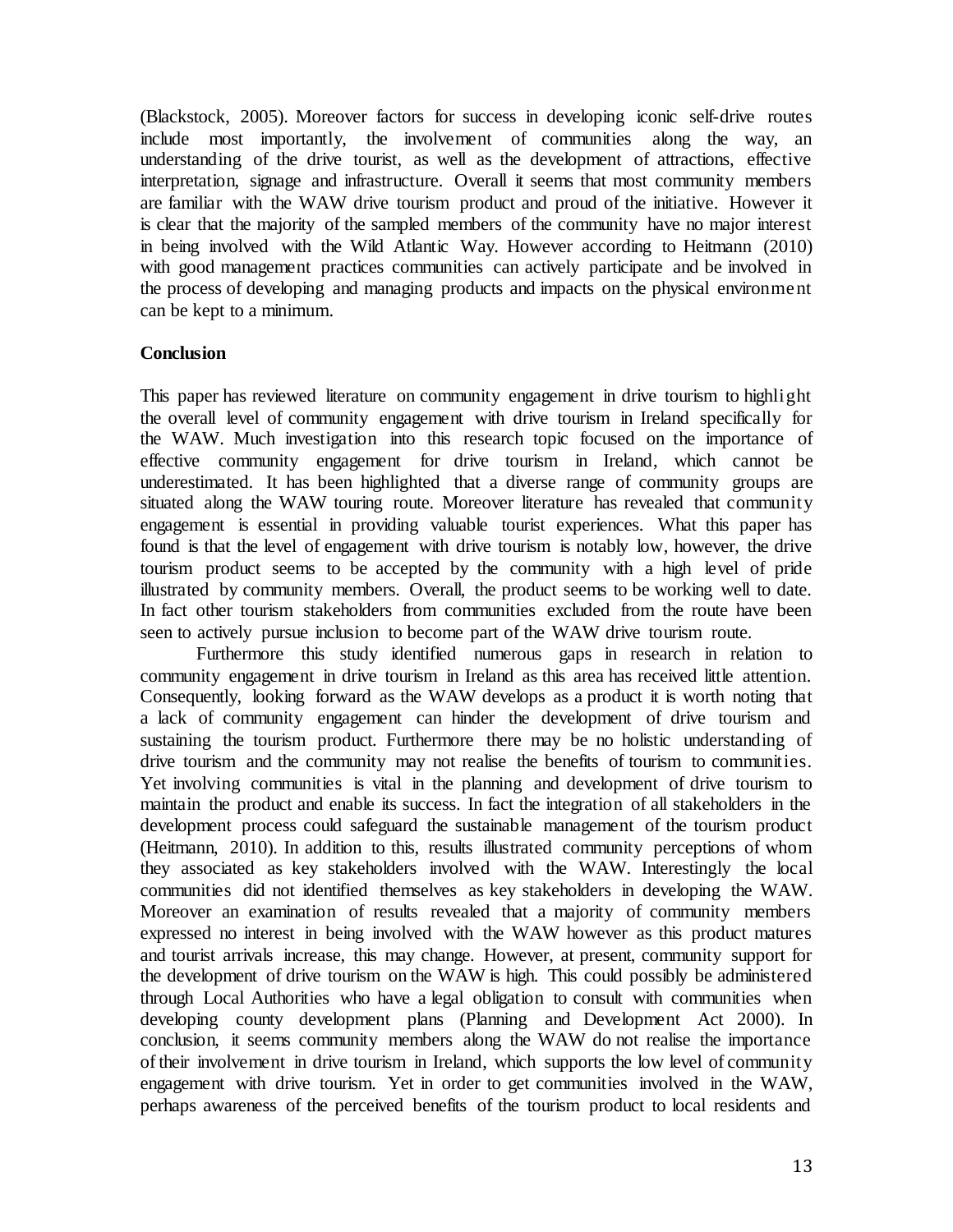host communities is needed. However even though there are low levels of community engagement with the drive tourism product, there is still a significant level of community support for the development of this drive tourism product in Ireland.

# **Bibliography**

- Aas, C., Ladkin, A. and Fletcher, J. (2005) Stakeholder collaborations and heritage management. *Annals of tourism research*, 32(1), pp. 28-48.
- Andereck, K.L., Valentine, K.M. Knopf, R.C. and Voght, C.A. (2005) Resident's perceptions of community tourism impacts. *Annals of tourism research*. 32(4) pp. 1056-1076.
- Australian Government (2012) Develop host community awareness of tourism. Department of education, employment and workplace relations. Available from: www.training.gov.au (accessed 18 October 2014).
- Blackstock, K. (2005) A critical look at community based tourism. *Community Tourism Journal*. Vol 40(1), pp. 14-30.
- Boz, M. (2008) The importance of community based tourism in economic and social development of local population: Krygyzstan Case. Available from www.academia.edu (accessed 15 November 2014).
- Buultiens, J., White, N. and Neale, K. (2013) Collaborative destination management planning: A case study of Byron Bay, Australia. *Journal of travel and tourism research*: Special issue DM 2012.
- Carson, D. Waller, I. and Scott, N. (2002) Drive Tourism up the wall and around the bend. Australia.
- Chanchani, A., Roy B.R. S. and Narayan, S. (2009) Making a difference: dossier on community engagement on nature based tourism in India. National printing press, Bangladesh.
- Choi, H.C. Sirakaya, E. (2006) Sustainability indicators for managing community tourism. *Tourism Management* Vol 27(6) pp. 1274-1289.
- Dabphet, S. (2013) The key stakeholders in the implementation of sustainable tourism development in two rural towns of Thailand. Department of tourism, Faculty of business, economics and communications. Naresuan University, Thailand.

DeKadt, E. (1979) Tourism: Passport to Development. Oxford: *Oxford University Press*. Delanty, G. (2003). Community. Routledge.

Department of Environment, Community and Local Government (2012) Supporting economic recovery and jobs locally. Available from: www.environ.ie (accessed 14 November 2014).

DECLG (Department of Environment, Community and Local Government) (2013) Local Area Plans: guidelines for planning authorities. Available from www.environ.ie (Accessed 10 November 2014).

DECLG (Department of Environment, Community and Local Government) (2014) Working Group Report on citizen engagement with local government. Ireland.

- Derrett, R., Tiyce, M. Mackellar, J. and Welch, J. (2000) Rainforest Way Strategy*,*  Southern Cross University, Lismore.
- Dredge, D., Macbeth, J. Carson, D. Beaumont, N. Northcote, J. and Richards, F. (2006) Achieving sustainable local tourism management. Phase 1-Practitioners guide. CRC sustainable tourism.
- Dredge, D., & Jenkins, J. (2007) Tourism Planning and Policy. Brisbane: John Wiley and Sons.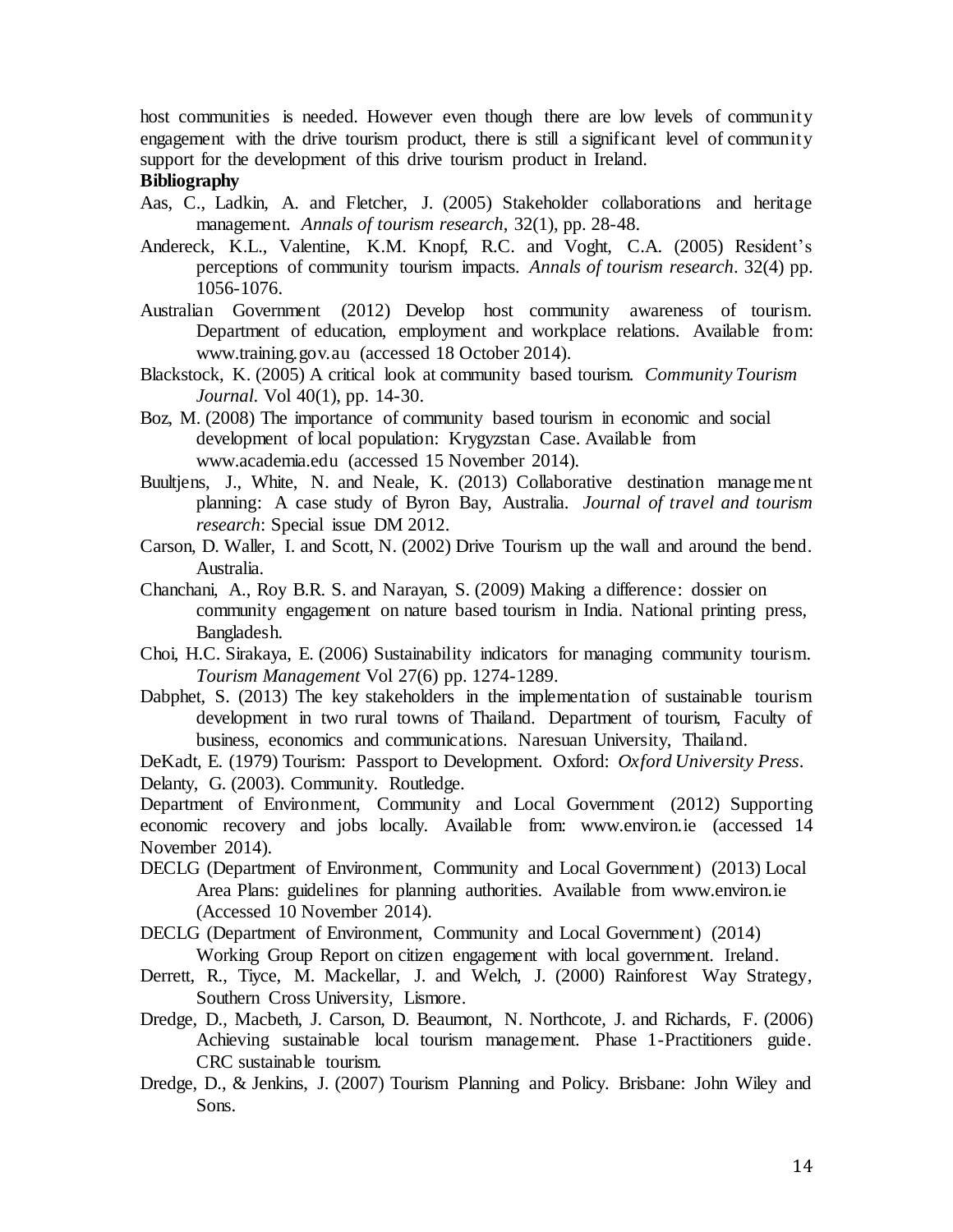- DTTAS (Department of Transport, Tourism and Sport). (2013) Public Consultation: Tourism Policy. Available from http://www.dttas.ie (Accessed 17 October 14).
- Fáilte Ireland (2014) Irelands ten best tourism towns announced. Available from www.failteireland.ie (Accessed 11 November 2014).
- Fallon, L.D. and Kriwoken, L.K. (2003) Community involvement in tourism infrastructure: the case of the strahan visitor centre, Tasmania. *Tourism Management* 24, pp. 289- 308.
- Faulkner, B., and Poole, M. (1989) Impacts of Tourism of the disruption to domestic airline services, Canberra. Bureau of Tourism Research.
- Geiser, K.E., Horwitz, I.M. and Gerstein, A. (2012) Early childhood education and community school linkage project implemented study. John W Gardener Centre.
- Green, S. (2014) Crime, Community and Morality. Routeledge, New York.
- Gursoy, D. and Rutherford, D.G.  $(2004)$  Host community attitudes towards tourism an improved structured model. *Annals of tourism research* 31(3) pp. 495-516.
- Hall, C.M. (1996) Introduction to Tourism in Australia: Impacts, planning and development. Addison, Wesley and Longman, Melbourne, Australia.
- Hashagan, S. (2002) Models of community engagement. Scottish Community Development Centre.
- Haywood, K. (1988) Responsible and responsive tourism planning in the community. *Journal of Tourism Management* 9(2), pp. 105-118.
- Heitmann, S. (2010) Film Tourism Planning and Development Questioning the role of stakeholders and sustainability*. Journal of tourism and hospitality planning and development.* Vol 7. No 1. pp 31-46.
- Honey, M., and Gilpin, R. (2009) Tourism in the developing world: promoting peace and reducing poverty. United states institute of peace.
- Inskeep, E. (2001) Tourism Planning: An integrated and sustainable development Approach. Willingford, CABI.
- Isaac, R. and Van der Sterran, J. (2004) Local driven (community based) tourism development: A tool for poverty alleviation. Available from: www.academia.edu (accessed 15 November 2014).
- ITIC (Irish Tourism Industry confederation) (2011) Tourism opportunities Driving economic renewal. Available from: www.itic.ie (accessed 25 November 2014).
- Jamal, T. B. and Getz, D. (1995) Collaboration theory and community tourism planning. *Annals of Tourism Research,* 22 (1)**,** pp 186-204.
- Jones, S. (2005) Community based eco tourism: the significance of social capital. *Annals of tourism research* 32(2) pp. 303-324
- Joppe, M. (1996) Sustainable Community Tourism Development Revisited, *Tourism Management*, Volume 17, Issue (7): pp. 475-479.
- Jurowski, C., Uysal, M. and Sirgy, M. (2013) A theoretical analysis of Host Community Resident Reactions to Tourism. *Journal of Travel Research*, 36(2), pp. 3-11.
- Kayrooz, C., Sanders, D., and Ritchie, B. (2005) Engagement of the capital tourism industry in Australia, Sustainable Tourism.
- Kim, K. Uysal, M. and Sirgy, M. (2013) How does tourism in a community impact the quality of life of community residents? *Journal of Tourism Management*, 36, pp. 527-540
- Kreag, G. (2000) The impacts of tourism. Sea Grant, Minnesota.
- Leonard, L., and Barry, J. (2010) Global ecological politics. Emerald Books.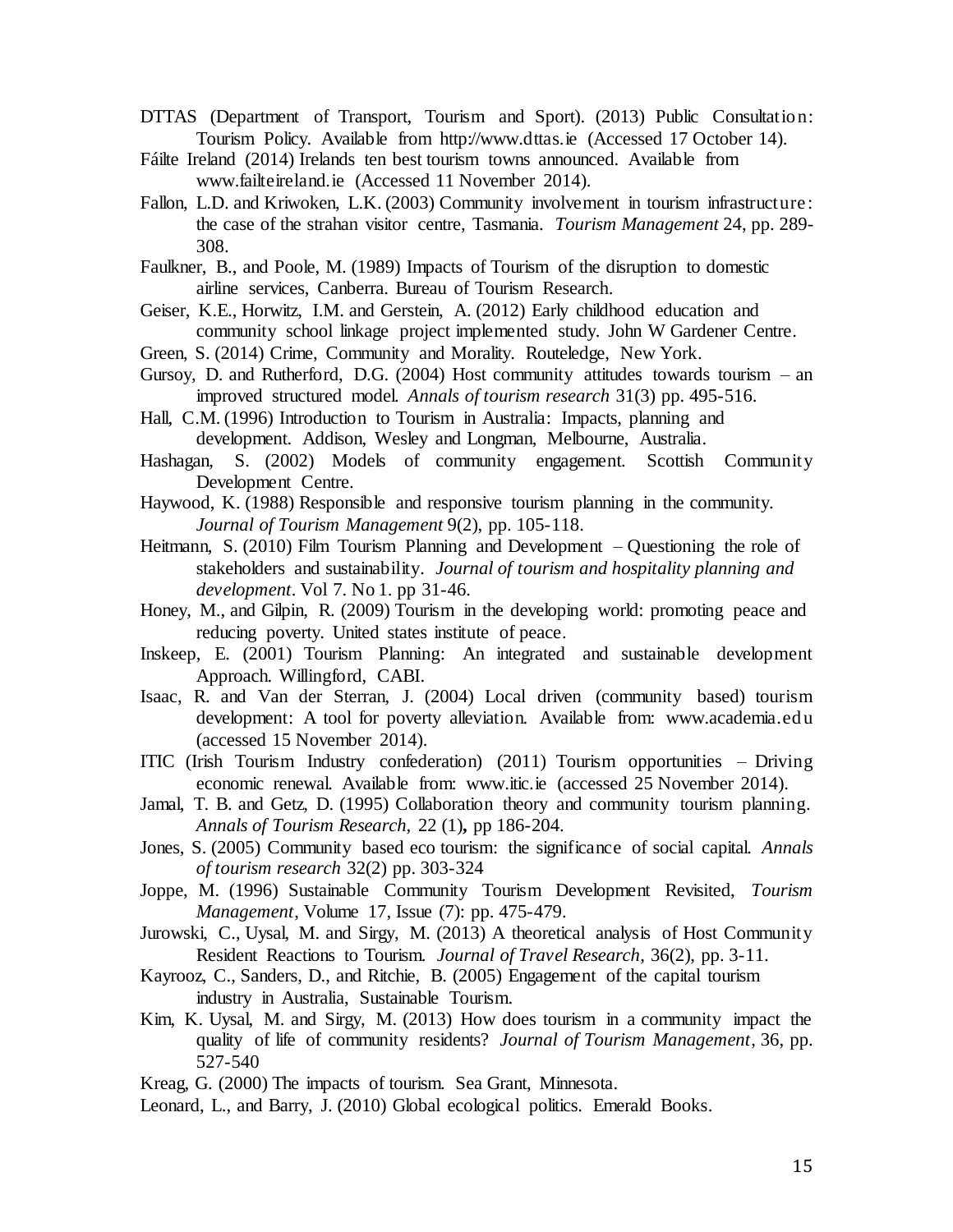- Lepp, A. (2007) Resident attitudes towards tourism in Bigodi village, Uganda. *Tourism Management,* 28, pp. 876-885.
- Liu, A. and Wall, G. (2006) planning tourism employment: a developing country perspective. *Tourism Management,* 27 (1)**,** pp. 159-170.
- Lucchetti, VG and Font, X. (2013) Community based tourism: Critical success factors. The international centre for responsible tourism.
- McCabe, A., Kease, R. and Brown, K. (2006) Community engagement: Towards Community as Governance. Available from http://eprints.qut.edu.au/7497/1/7497.pdf (accessed 30 October 14).
- Ministry of Hotels and Tourism (2013) Policy on community engagement in tourism. Government of the republic of the union of Myanmar. Available from: www.harrison-institute.org (accessed 12 October 2014).
- Mitchell, R. and Reid, D. (2001) Community integration: island tourism in Peru. *Annals of Tourism Research* 28(1), pp. 113-139.
- Muganda, M,. Sirima, A. and Marwa Ezra, P. (2013) The role of local communities in tourism development: grassroots perspectives from Tanzania. *J Hum Ecol*. 41(1) pp. 53-66.
- Muhanna, E. (2006) Sustainable tourism development and environmental management for developing countries. Problems and perspectives management. Vol 4(2), pp. 14-30.
- Murphy, P., and Murphy, A. (2004) Strategic Management for Tourism communities, Aspects of tourism: 16, Channel View Publications.
- Nicholas, L., Thapa, B. and Ko, Y. (2009) Resident's perspectives of a world heritage site -the pitons management area, St. Lucia. *Annals of tourism research* 36(3), pp. 390- 412.
- Okazaki, E. (2008) A community based tourism model: its conception and use. *Journal of sustainable tourism*. 10(5) pp. 511-529
- Olsen, M. (2002) Keeping Track of the self drive market. In Carson, Waller & Scott, Drive tourism: up the wall and around the bend. Centre for regional tourism research.
- Queensland Government (2014) Queensland drive tourism strategy. Available from: www.dtesb.qld.gov.au (Accessed 16 November 2014).
- Robinson, M. (1999) Collaboration and cultural consent: Reinforcing sustainable tourism. *Journal of sustainable tourism* 7(3): pp. 379-397.
- Pederson, A. (2002) Managing tourism at world heritage sights: a practical manual for world heritage site managers. Available from: www.whc.unesco.org (Accessed 11 November 14).
- Phillips, R., and Roberts, S. (2013) Tourism planning and Community development. Routeledge.
- PlanningNSW (2003) Community engagement in the NSW Community engagement in the NSW planning system. Sydney: NSW Department of Local Government.
- Presenza, A,. Del Chiappa, G. and Sheehan, L. (2013) Residents engagement and local tourism governance in maturing beach destinations. Evidence from an Italian case study. *Journal of destination marketing and management*. Vol 2, pp. 22-30.
- Prideaux, B., and Carson, D. (2011) Drive Tourism: Trends and Emerging Markets. Oxfordshire: Routledge.
- Sharpley, R. (2014) Host perception of tourism: A review of the research. *Tourism Management* 42, pp. 37-49.